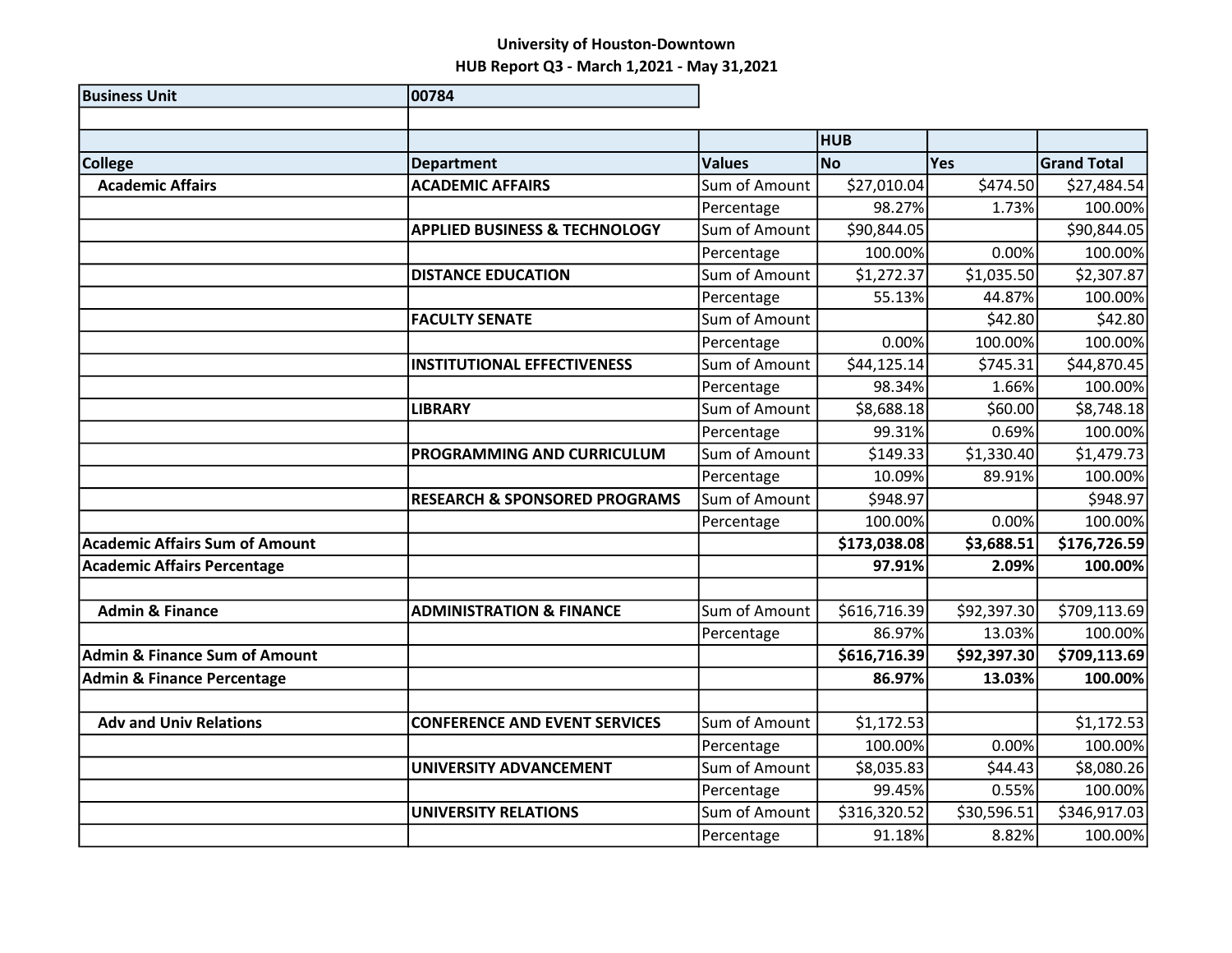| <b>Adv and Univ Relations Sum of Amount</b>        |                                            |               | \$325,528.88 | \$30,640.94] | \$356,169.82 |
|----------------------------------------------------|--------------------------------------------|---------------|--------------|--------------|--------------|
| <b>Adv and Univ Relations Percentage</b>           |                                            |               | 91.40%       | 8.60%        | 100.00%      |
|                                                    |                                            |               |              |              |              |
| <b>Budget Procur &amp; Contracts</b>               | <b>BUDGET PROCUR &amp; CONTRACTS</b>       | Sum of Amount | \$894.87     |              | \$894.87     |
|                                                    |                                            | Percentage    | 100.00%      | 0.00%        | 100.00%      |
|                                                    | <b>PROCUREMENT &amp; CONTRACTS</b>         | Sum of Amount | \$29.99      |              | \$29.99      |
|                                                    |                                            | Percentage    | 100.00%      | 0.00%        | 100.00%      |
| <b>Budget Procur &amp; Contracts Sum of Amount</b> |                                            |               | \$924.86     |              | \$924.86     |
| <b>Budget Procur &amp; Contracts Percentage</b>    |                                            |               | 100.00%      | 0.00%        | 100.00%      |
| <b>Business Affairs</b>                            | <b>BUSINESS AFFAIRS</b>                    | Sum of Amount | \$2,323.17   | \$450.81     | \$2,773.98   |
|                                                    |                                            | Percentage    | 83.75%       | 16.25%       | 100.00%      |
| <b>Business Affairs Sum of Amount</b>              |                                            |               | \$2,323.17   | \$450.81     | \$2,773.98   |
| <b>Business Affairs Percentage</b>                 |                                            |               | 83.75%       | 16.25%       | 100.00%      |
|                                                    |                                            |               |              |              |              |
| <b>CHSS</b>                                        | <b>ARTS &amp; COMMUNICATION</b>            | Sum of Amount | \$19,265.95  | \$7,671.20   | \$26,937.15  |
|                                                    |                                            | Percentage    | 71.52%       | 28.48%       | 100.00%      |
|                                                    | <b>COLLEGE OF HUMANITIES &amp; SOC SC</b>  | Sum of Amount | \$12,980.16  | \$5,347.15   | \$18,327.31  |
|                                                    |                                            | Percentage    | 70.82%       | 29.18%       | 100.00%      |
|                                                    | <b>ENGLISH</b>                             | Sum of Amount | \$3,605.00   | \$169.86     | \$3,774.86   |
|                                                    |                                            | Percentage    | 95.50%       | 4.50%        | 100.00%      |
|                                                    | <b>GALLERY</b>                             | Sum of Amount | \$3,275.19   | \$484.18     | \$3,759.37   |
|                                                    |                                            | Percentage    | 87.12%       | 12.88%       | 100.00%      |
|                                                    | <b>HISTORY, HUMANITIES &amp; LANGUAGES</b> | Sum of Amount | \$2,184.81   | \$201.20     | \$2,386.01   |
|                                                    |                                            | Percentage    | 91.57%       | 8.43%        | 100.00%      |
|                                                    | <b>MINORITY MALE PROGRAMS</b>              | Sum of Amount |              | \$1,297.33   | \$1,297.33   |
|                                                    |                                            | Percentage    | 0.00%        | 100.00%      | 100.00%      |
|                                                    | <b>SOCIAL SCIENCES</b>                     | Sum of Amount | \$5,603.99   | \$2,118.57   | \$7,722.56   |
|                                                    |                                            | Percentage    | 72.57%       | 27.43%       | 100.00%      |
| <b>CHSS Sum of Amount</b>                          |                                            |               | \$46,915.10  | \$17,289.49  | \$64,204.59  |
| <b>CHSS Percentage</b>                             |                                            |               | 73.07%       | 26.93%       | 100.00%      |
|                                                    |                                            |               |              |              |              |
| <b>CPS</b>                                         | <b>COLLEGE OF PUBLIC SERVICE</b>           | Sum of Amount | \$8,757.84   |              | \$8,757.84   |
|                                                    |                                            | Percentage    | 100.00%      | 0.00%        | 100.00%      |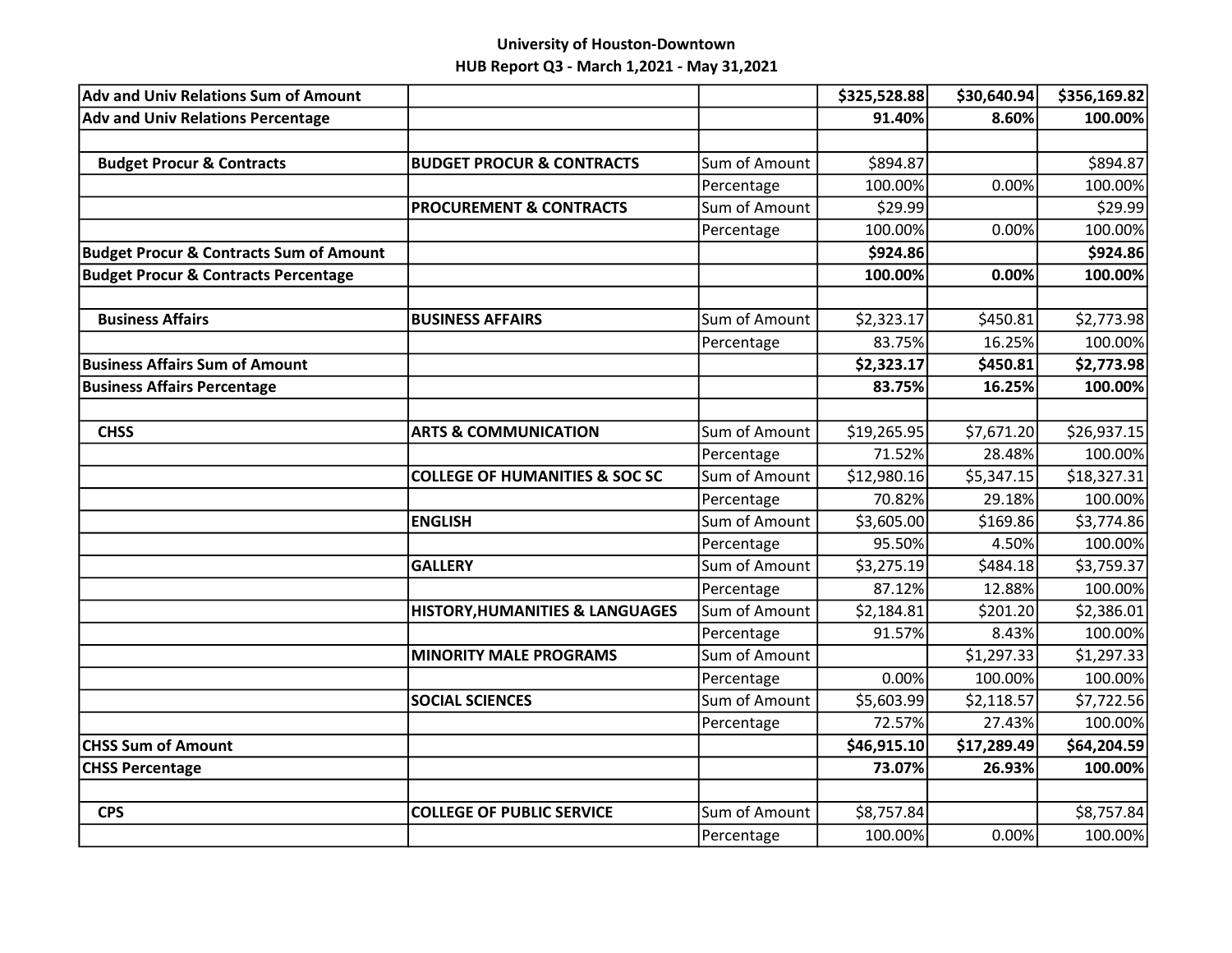| <b>CPS</b>                   | <b>CRIMINAL JUSTICE</b>                   | Sum of Amount | \$2,689.88   | \$871.87    | \$3,561.75   |
|------------------------------|-------------------------------------------|---------------|--------------|-------------|--------------|
|                              |                                           | Percentage    | 75.52%       | 24.48%      | 100.00%      |
|                              | <b>CRIMINAL JUSTICE CENTER</b>            | Sum of Amount | \$44,002.45  |             | \$44,002.45  |
|                              |                                           | Percentage    | 100.00%      | 0.00%       | 100.00%      |
|                              | <b>SOCIAL WORK</b>                        | Sum of Amount | \$173.25     |             | \$173.25     |
|                              |                                           | Percentage    | 100.00%      | 0.00%       | 100.00%      |
|                              | <b>URBAN EDUCATION</b>                    | Sum of Amount | \$15,204.00  | \$13.58     | \$15,217.58  |
|                              |                                           | Percentage    | 99.91%       | 0.09%       | 100.00%      |
| <b>CPS Sum of Amount</b>     |                                           |               | \$70,827.42  | \$885.45    | \$71,712.87  |
| <b>CPS Percentage</b>        |                                           |               | 98.77%       | 1.23%       | 100.00%      |
|                              |                                           |               |              |             |              |
| <b>CST</b>                   | <b>COLLEGE OF SCIENCE &amp; TECHNOLOG</b> | Sum of Amount | \$32,442.93  | \$52,813.86 | \$85,256.79  |
|                              |                                           | Percentage    | 38.05%       | 61.95%      | 100.00%      |
|                              | <b>COMP SCI &amp; ENG TECH</b>            | Sum of Amount | \$8,253.54   | \$4,939.91  | \$13,193.45  |
|                              |                                           | Percentage    | 62.56%       | 37.44%      | 100.00%      |
|                              | <b>MATHEMATICS AND STATISTICS</b>         | Sum of Amount | \$14,436.17  |             | \$14,436.17  |
|                              |                                           | Percentage    | 100.00%      | 0.00%       | 100.00%      |
|                              | <b>NATURAL SCIENCES</b>                   | Sum of Amount | \$106,430.52 | \$15,544.17 | \$121,974.69 |
|                              |                                           | Percentage    | 87.26%       | 12.74%      | 100.00%      |
|                              | <b>NURSING</b>                            | Sum of Amount | \$100.20     |             | \$100.20     |
|                              |                                           | Percentage    | 100.00%      | 0.00%       | 100.00%      |
|                              | <b>SCHOLARS ACADEMY</b>                   | Sum of Amount | \$11,016.17  |             | \$11,016.17  |
|                              |                                           | Percentage    | 100.00%      | 0.00%       | 100.00%      |
| <b>CST Sum of Amount</b>     |                                           |               | \$172,679.53 | \$73,297.94 | \$245,977.47 |
| <b>CST Percentage</b>        |                                           |               | 70.20%       | 29.80%      | 100.00%      |
|                              |                                           |               |              |             |              |
| <b>Enrollment Management</b> | <b>ENROLLMENT MANAGEMENT</b>              | Sum of Amount | \$4,272.04   | \$275.00    | \$4,547.04   |
|                              |                                           | Percentage    | 93.95%       | 6.05%       | 100.00%      |
|                              | <b>FINANCIAL AID</b>                      | Sum of Amount | \$1,289.56   | \$140.00    | \$1,429.56   |
|                              |                                           | Percentage    | 90.21%       | 9.79%       | 100.00%      |
|                              | <b>JOINT ADVISING</b>                     | Sum of Amount |              | \$38.08     | \$38.08      |
|                              |                                           | Percentage    | 0.00%        | 100.00%     | 100.00%      |
|                              | <b>REGISTRAR</b>                          | Sum of Amount | \$59,292.05  | \$342.52    | \$59,634.57  |
|                              |                                           | Percentage    | 99.43%       | 0.57%       | 100.00%      |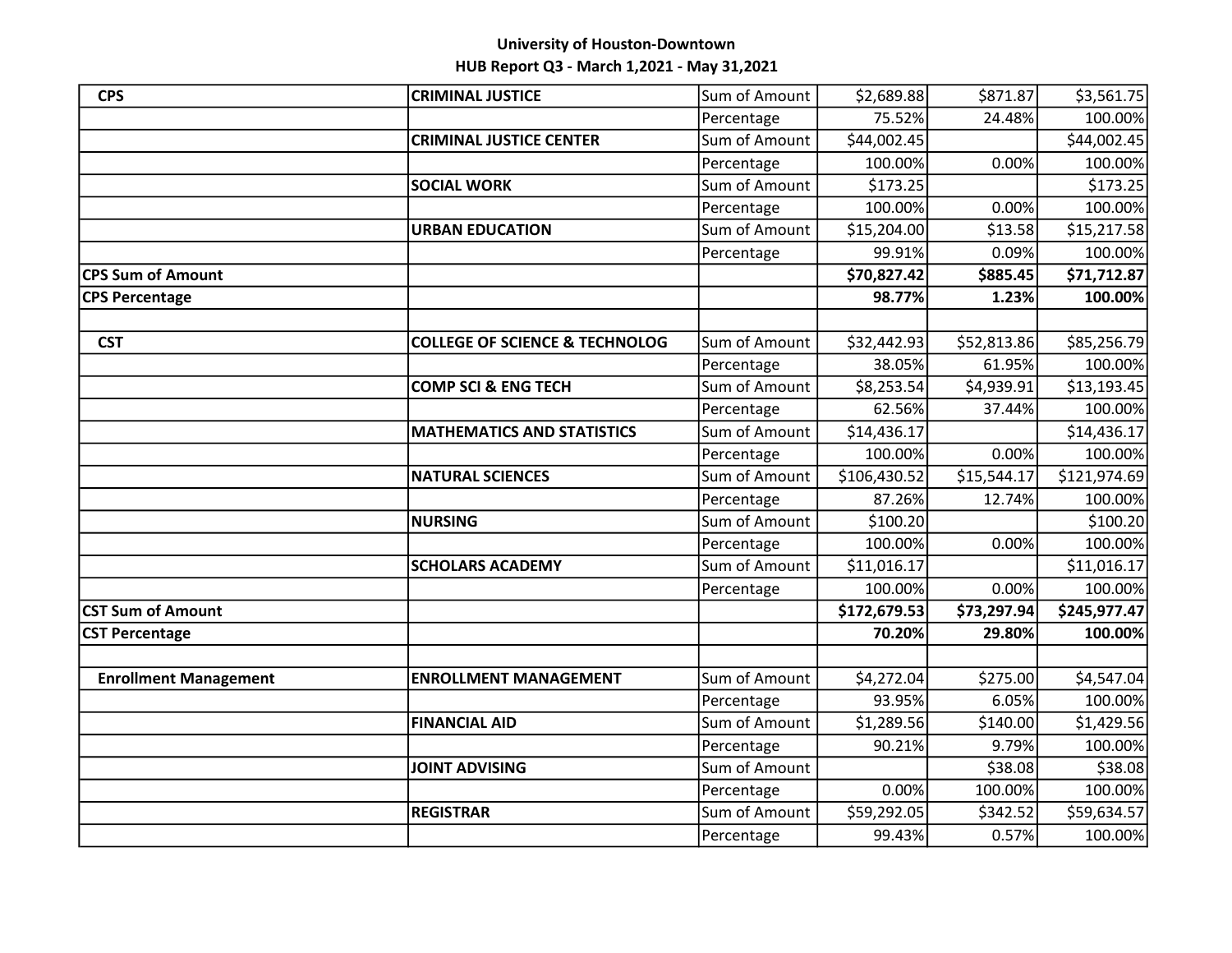| <b>Enrollment Management</b>               | <b>TESTING</b>                          | Sum of Amount | \$1,761.28   | \$120.00     | \$1,881.28                  |
|--------------------------------------------|-----------------------------------------|---------------|--------------|--------------|-----------------------------|
|                                            |                                         | Percentage    | 93.62%       | 6.38%        | 100.00%                     |
|                                            | <b>UNDERGRADUATE ADMISSIONS</b>         | Sum of Amount | \$11,136.06  |              | \$11,136.06                 |
|                                            |                                         | Percentage    | 100.00%      | 0.00%        | 100.00%                     |
| <b>Enrollment Management Sum of Amount</b> |                                         |               | \$77,750.99  | \$915.60     | \$78,666.59                 |
| <b>Enrollment Management Percentage</b>    |                                         |               | 98.84%       | 1.16%        | 100.00%                     |
|                                            |                                         |               |              |              |                             |
| <b>ESO</b>                                 | <b>EMPLOYMENT SVCS &amp; OPERATIONS</b> | Sum of Amount | \$146,110.80 | \$1,883.66   | \$147,994.46                |
|                                            |                                         | Percentage    | 98.73%       | 1.27%        | 100.00%                     |
| <b>ESO Sum of Amount</b>                   |                                         |               | \$146,110.80 | \$1,883.66   | \$147,994.46                |
| <b>ESO Percentage</b>                      |                                         |               | 98.73%       | 1.27%        | 100.00%                     |
|                                            |                                         |               |              |              |                             |
| <b>Facilities Management</b>               | <b>FACILITIES MANAGEMENT</b>            | Sum of Amount | \$958,269.49 |              | \$817,256.72 \$1,775,526.21 |
|                                            |                                         | Percentage    | 53.97%       | 46.03%       | 100.00%                     |
| <b>Facilities Management Sum of Amount</b> |                                         |               | \$958,269.49 |              | \$817,256.72 \$1,775,526.21 |
| <b>Facilities Management Percentage</b>    |                                         |               | 53.97%       | 46.03%       | 100.00%                     |
|                                            |                                         |               |              |              |                             |
| <b>Info Technology</b>                     | COMP / TELECOM & VIDEO NET              | Sum of Amount | \$13,623.12  | \$10,886.91  | \$24,510.03                 |
|                                            |                                         | Percentage    | 55.58%       | 44.42%       | 100.00%                     |
|                                            | <b>ENTERPRISE SYSTEMS</b>               | Sum of Amount | \$198,154.79 | \$137,857.89 | \$336,012.68                |
|                                            |                                         | Percentage    | 58.97%       | 41.03%       | 100.00%                     |
|                                            | <b>INFORMATION TECHNOLOGY</b>           | Sum of Amount | \$3,462.84   | \$102,674.16 | \$106,137.00                |
|                                            |                                         | Percentage    | 3.26%        | 96.74%       | 100.00%                     |
|                                            | <b>TECH LEARNING SERVICES</b>           | Sum of Amount | \$1,126.16   | \$58,349.49  | \$59,475.65                 |
|                                            |                                         | Percentage    | 1.89%        | 98.11%       | 100.00%                     |
|                                            | <b>TECH SERVICES</b>                    | Sum of Amount | \$53,677.41  |              | \$53,677.41                 |
|                                            |                                         | Percentage    | 100.00%      | 0.00%        | 100.00%                     |
|                                            | <b>USER SUPPORT SVCS</b>                | Sum of Amount |              | \$255,230.09 | \$255,230.09                |
|                                            |                                         | Percentage    | 0.00%        | 100.00%      | 100.00%                     |
| <b>Info Technology Sum of Amount</b>       |                                         |               | \$270,044.32 | \$564,998.54 | \$835,042.86                |
| <b>Info Technology Percentage</b>          |                                         |               | 32.34%       | 67.66%       | 100.00%                     |
|                                            |                                         |               |              |              |                             |
| <b>MDCOB</b>                               | <b>ACCOUNTING &amp; INT'L BUSINESS</b>  | Sum of Amount | \$1,260.47   | \$600.79     | \$1,861.26                  |
|                                            |                                         | Percentage    | 67.72%       | 32.28%       | 100.00%                     |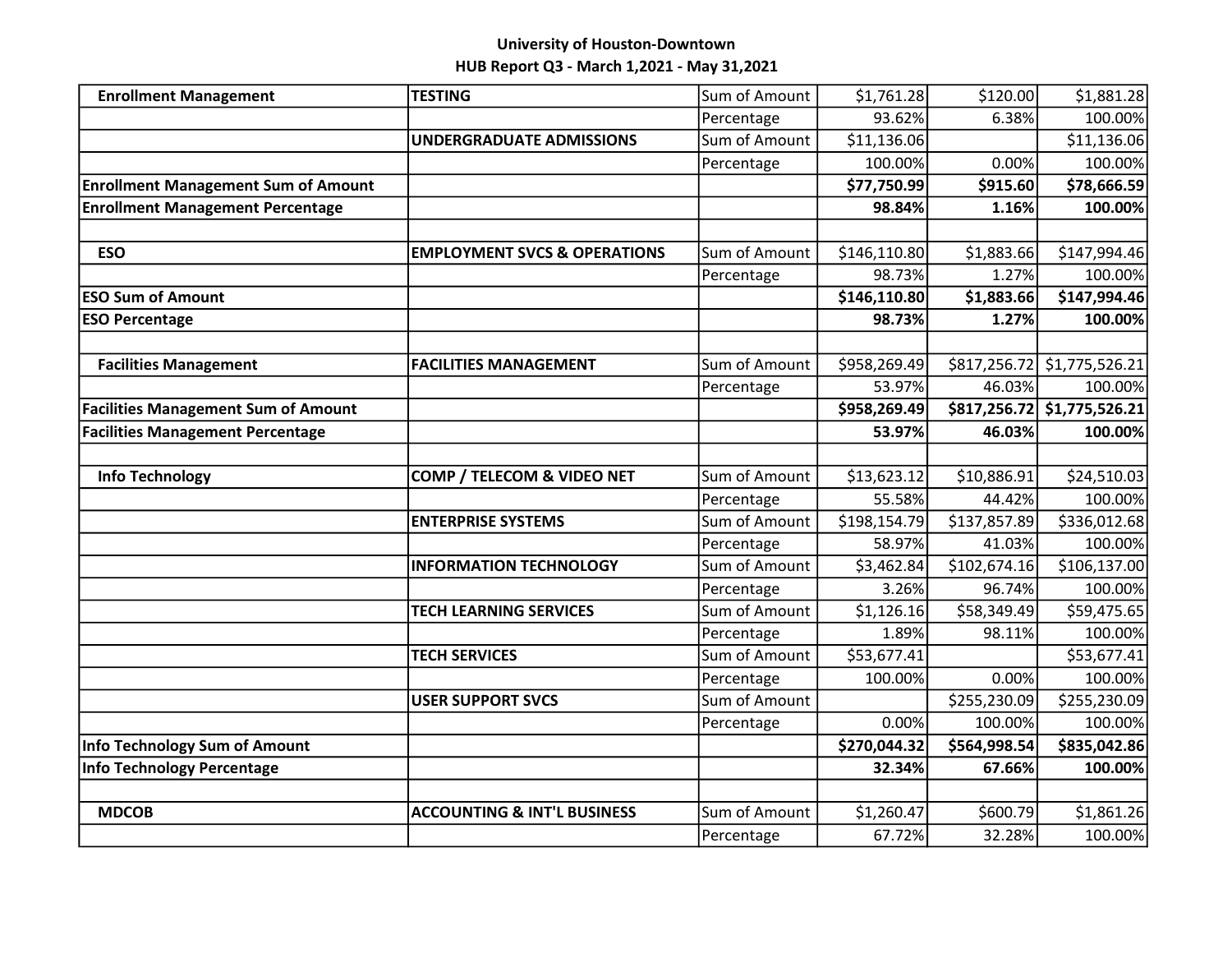| <b>MDCOB</b>                       | <b>FINANCE &amp; MGMT INFO SYSTEMS</b>   | Sum of Amount | \$1,306.99             | \$2,239.73  | \$3,546.72   |
|------------------------------------|------------------------------------------|---------------|------------------------|-------------|--------------|
|                                    |                                          | Percentage    | 36.85%                 | 63.15%      | 100.00%      |
|                                    | <b>GEN BUS, MARKET &amp; SUPP CHAIN</b>  | Sum of Amount | \$864.25               | \$544.45    | \$1,408.70   |
|                                    |                                          | Percentage    | 61.35%                 | 38.65%      | 100.00%      |
|                                    | M DAVIES COLLEGE OF BUSINESS             | Sum of Amount | \$87,797.61            | \$4,634.89  | \$92,432.50  |
|                                    |                                          | Percentage    | 94.99%                 | 5.01%       | 100.00%      |
|                                    | <b>MGMT &amp; INSURANCE RISK MGMT</b>    | Sum of Amount | \$853.00               | \$544.43    | \$1,397.43   |
|                                    |                                          | Percentage    | 61.04%                 | 38.96%      | 100.00%      |
| MDCOB Sum of Amount                |                                          |               | \$92,082.32            | \$8,564.29  | \$100,646.61 |
| <b>MDCOB Percentage</b>            |                                          |               | 91.49%                 | 8.51%       | 100.00%      |
|                                    |                                          |               |                        |             |              |
| <b>President</b>                   | <b>CTR FOR DIVERSITY &amp; INCLUSION</b> | Sum of Amount | \$132.93               |             | \$132.93     |
|                                    |                                          | Percentage    | 100.00%                | 0.00%       | 100.00%      |
|                                    | OFFICE OF THE PRESIDENT                  | Sum of Amount | \$18,084.02            | \$1,981.71  | \$20,065.73  |
|                                    |                                          | Percentage    | 90.12%                 | 9.88%       | 100.00%      |
| <b>President Sum of Amount</b>     |                                          |               | \$18,216.95            | \$1,981.71  | \$20,198.66  |
| <b>President Percentage</b>        |                                          |               | 90.19%                 | 9.81%       | 100.00%      |
|                                    |                                          |               |                        |             |              |
| <b>Public Safety</b>               | <b>EMERGENCY MANAGEMENT</b>              | Sum of Amount | \$1,720.07             | \$987.16    | \$2,707.23   |
|                                    |                                          | Percentage    | 63.54%                 | 36.46%      | 100.00%      |
|                                    | <b>ENVIRONMENTAL HEALTH &amp; SAFETY</b> | Sum of Amount | $\overline{$}7,743.68$ |             | \$7,743.68   |
|                                    |                                          | Percentage    | 100.00%                | 0.00%       | 100.00%      |
|                                    | <b>POLICE</b>                            | Sum of Amount | \$52,584.93            | \$1,643.46  | \$54,228.39  |
|                                    |                                          | Percentage    | 96.97%                 | 3.03%       | 100.00%      |
| <b>Public Safety Sum of Amount</b> |                                          |               | \$62,048.68            | \$2,630.62  | \$64,679.30  |
| <b>Public Safety Percentage</b>    |                                          |               | 95.93%                 | 4.07%       | 100.00%      |
|                                    |                                          |               |                        |             |              |
| <b>Student Affairs</b>             | <b>CAREER SERVICES</b>                   | Sum of Amount | \$2,656.82             |             | \$2,656.82   |
|                                    |                                          | Percentage    | 100.00%                | 0.00%       | 100.00%      |
|                                    | <b>DISABILITY SERVICES</b>               | Sum of Amount | \$936.00               | \$42,443.25 | \$43,379.25  |
|                                    |                                          | Percentage    | 2.16%                  | 97.84%      | 100.00%      |
|                                    | <b>SPORTS &amp; FITNESS</b>              | Sum of Amount | \$56,215.69            |             | \$56,215.69  |
|                                    |                                          | Percentage    | 100.00%                | 0.00%       | 100.00%      |
|                                    | <b>STUD HEALTH SERVICES</b>              | Sum of Amount | \$375,053.00           |             | \$375,053.00 |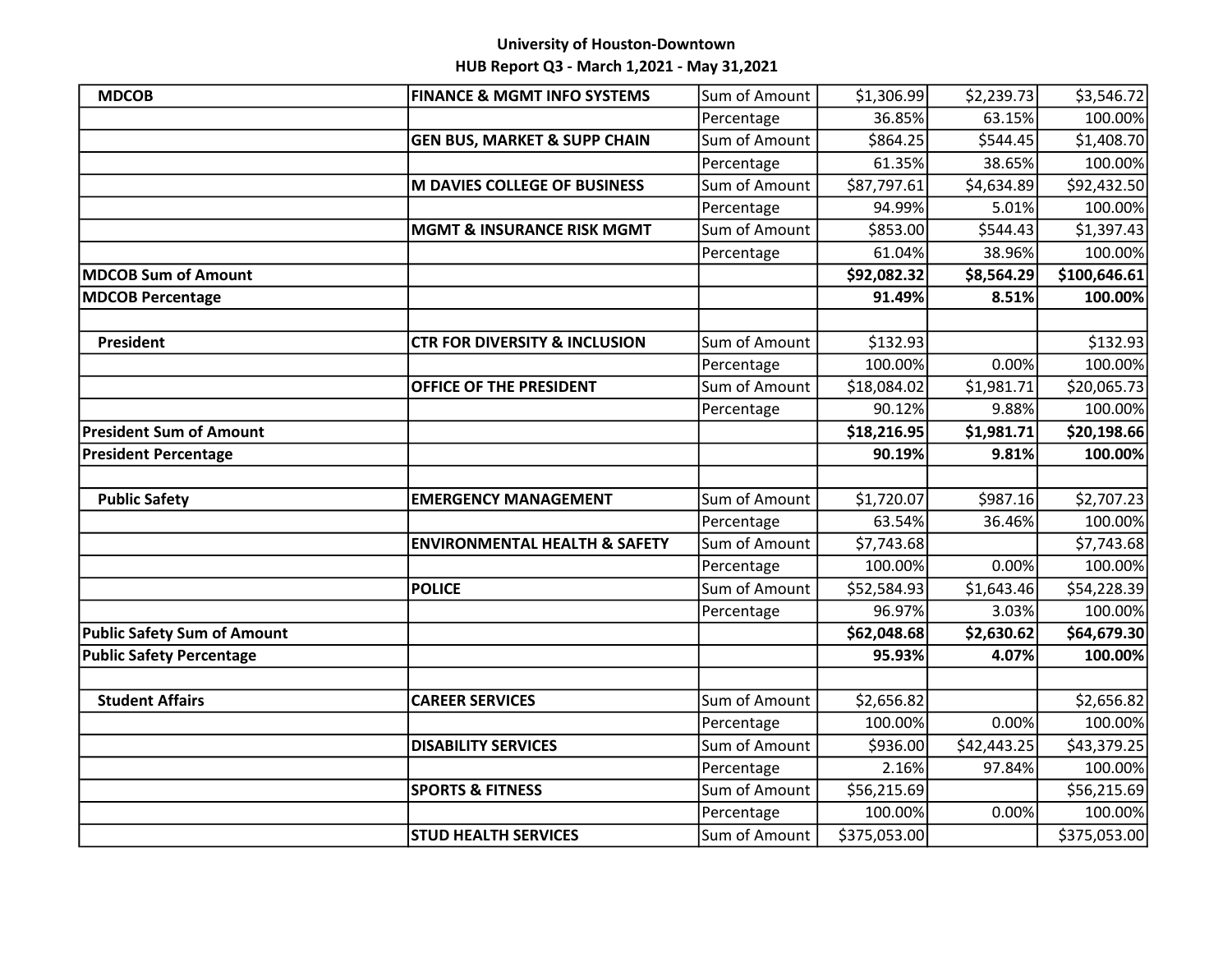| <b>Student Affairs</b>                   | <b>STUD HEALTH SERVICES</b>           | Percentage    | 100.00%      | 0.00%       | 100.00%      |
|------------------------------------------|---------------------------------------|---------------|--------------|-------------|--------------|
|                                          | <b>STUDENT ACTIVITIES</b>             | Sum of Amount | \$2,059.88   | \$1,219.33  | \$3,279.21   |
|                                          |                                       | Percentage    | 62.82%       | 37.18%      | 100.00%      |
|                                          | <b>STUDENT AFFAIRS</b>                | Sum of Amount | \$27,283.55  | \$21,040.42 | \$48,323.97  |
|                                          |                                       | Percentage    | 56.46%       | 43.54%      | 100.00%      |
|                                          | <b>VETERANS SERVICES</b>              | Sum of Amount | \$2,493.00   |             | \$2,493.00   |
|                                          |                                       | Percentage    | 100.00%      | 0.00%       | 100.00%      |
| <b>Student Affairs Sum of Amount</b>     |                                       |               | \$466,697.94 | \$64,703.00 | \$531,400.94 |
| <b>Student Affairs Percentage</b>        |                                       |               | 87.82%       | 12.18%      | 100.00%      |
|                                          |                                       |               |              |             |              |
| <b>UC</b>                                | <b>ACADEMIC ADVISING</b>              | Sum of Amount | \$366.12     | \$645.20    | \$1,011.32   |
|                                          |                                       | Percentage    | 36.20%       | 63.80%      | 100.00%      |
|                                          | <b>ACADEMIC SUPPORT CENTER</b>        | Sum of Amount | \$2,827.73   | \$59.99     | \$2,887.72   |
|                                          |                                       | Percentage    | 97.92%       | 2.08%       | 100.00%      |
|                                          | <b>APPLIED ADMINISTRATION</b>         | Sum of Amount | \$305.00     |             | \$305.00     |
|                                          |                                       | Percentage    | 100.00%      | 0.00%       | 100.00%      |
|                                          | <b>INTERDISCIPLINARY STUDIES</b>      | Sum of Amount | \$305.00     |             | \$305.00     |
|                                          |                                       | Percentage    | 100.00%      | 0.00%       | 100.00%      |
|                                          | <b>TALENT SEARCH</b>                  | Sum of Amount | \$7,426.24   | \$5,258.34  | \$12,684.58  |
|                                          |                                       | Percentage    | 58.55%       | 41.45%      | 100.00%      |
|                                          | <b>TEACHING &amp; LEARNING CENTER</b> | Sum of Amount | \$677.67     |             | \$677.67     |
|                                          |                                       | Percentage    | 100.00%      | 0.00%       | 100.00%      |
|                                          | <b>UNIVERSITY COLLEGE</b>             | Sum of Amount | \$10,910.74  | \$5,116.40  | \$16,027.14  |
|                                          |                                       | Percentage    | 68.08%       | 31.92%      | 100.00%      |
|                                          | <b>UPWARD BOUND</b>                   | Sum of Amount | \$15,986.08  |             | \$15,986.08  |
|                                          |                                       | Percentage    | 100.00%      | 0.00%       | 100.00%      |
| <b>UC Sum of Amount</b>                  |                                       |               | \$38,804.58  | \$11,079.93 | \$49,884.51  |
| <b>UC Percentage</b>                     |                                       |               | 77.79%       | 22.21%      | 100.00%      |
|                                          |                                       |               |              |             |              |
| <b>University Bus Serv</b>               | UNIVERSITY BUSINESS SERVICES          | Sum of Amount | \$98,831.39  | \$33,801.29 | \$132,632.68 |
|                                          |                                       | Percentage    | 74.52%       | 25.48%      | 100.00%      |
| <b>University Bus Serv Sum of Amount</b> |                                       |               | \$98,831.39  | \$33,801.29 | \$132,632.68 |
| <b>University Bus Serv Percentage</b>    |                                       |               | 74.52%       | 25.48%      | 100.00%      |
|                                          |                                       |               |              |             |              |